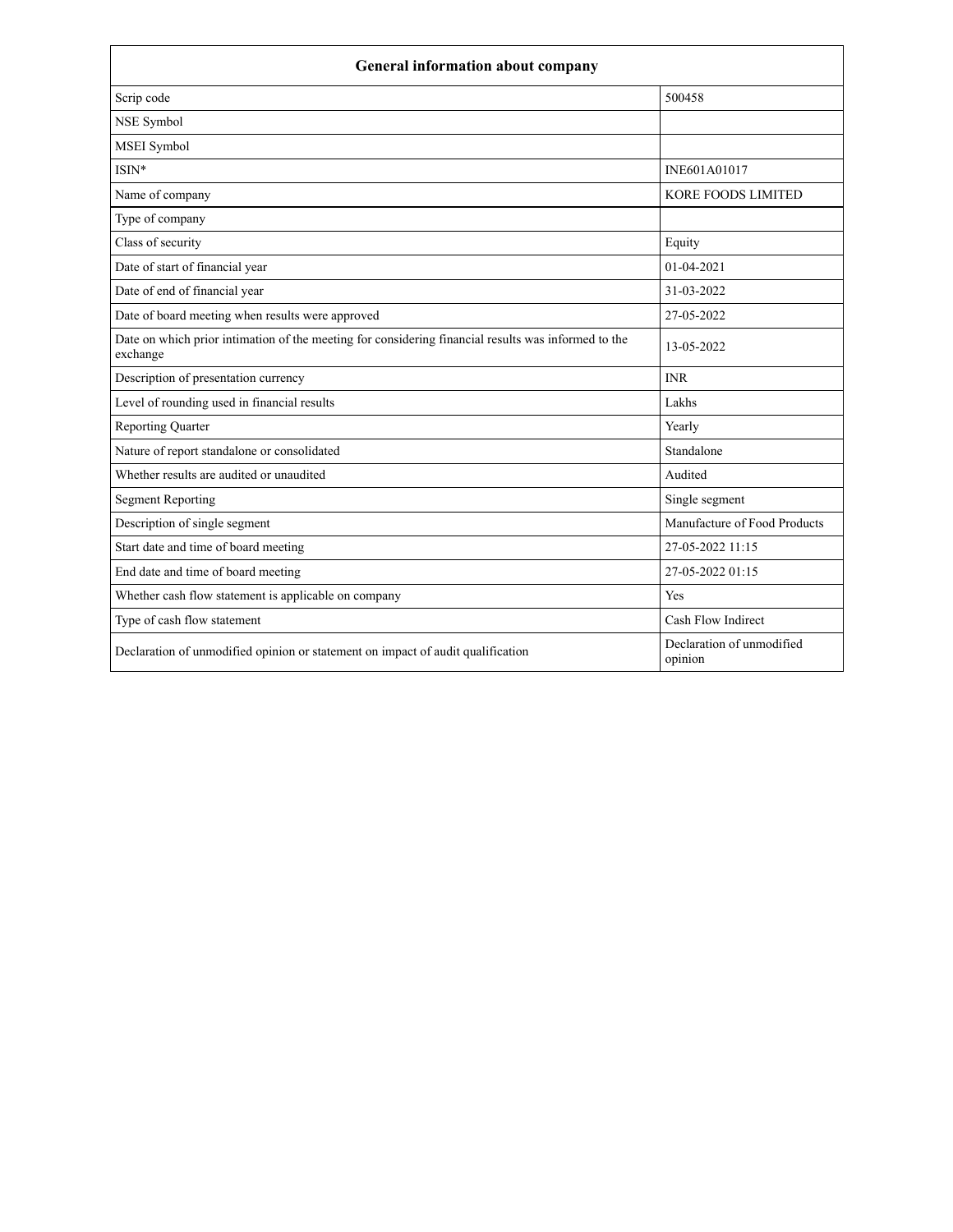| <b>Financial Results - Ind-AS</b> |                                                                                                                                                                                               |            |                  |  |  |  |
|-----------------------------------|-----------------------------------------------------------------------------------------------------------------------------------------------------------------------------------------------|------------|------------------|--|--|--|
|                                   | 3 months/ 6 months ended<br>Year to date figures for current period<br><b>Particulars</b><br>ended (dd-mm-yyyy)<br>(dd-mm-yyyy)                                                               |            |                  |  |  |  |
| A                                 | Date of start of reporting period                                                                                                                                                             | 01-01-2022 | 01-04-2021       |  |  |  |
| B                                 | Date of end of reporting period                                                                                                                                                               | 31-03-2022 | 31-03-2022       |  |  |  |
| $\mathcal{C}$                     | Whether results are audited or unaudited                                                                                                                                                      | Audited    | Audited          |  |  |  |
| D                                 | Nature of report standalone or consolidated                                                                                                                                                   | Standalone | Standalone       |  |  |  |
| Part<br>L                         | Blue color marked fields are non-mandatory. For Consolidated Results, if the company has no figures for 3 months / 6<br>months ended, in such case zero shall be inserted in the said column. |            |                  |  |  |  |
| $\mathbf{1}$                      | <b>Income</b>                                                                                                                                                                                 |            |                  |  |  |  |
|                                   | Revenue from operations                                                                                                                                                                       | 3.6        | 14.4             |  |  |  |
|                                   | Other income                                                                                                                                                                                  | 6.42       | 18.84            |  |  |  |
|                                   | <b>Total income</b>                                                                                                                                                                           | 10.02      | 33.24            |  |  |  |
| $\overline{2}$                    | <b>Expenses</b>                                                                                                                                                                               |            |                  |  |  |  |
| (a)                               | Cost of materials consumed                                                                                                                                                                    | 0          | $\boldsymbol{0}$ |  |  |  |
| (b)                               | Purchases of stock-in-trade                                                                                                                                                                   | $\theta$   | $\mathbf{0}$     |  |  |  |
| (c)                               | Changes in inventories of finished goods, work-in-<br>progress and stock-in-trade                                                                                                             | $\theta$   | $\mathbf{0}$     |  |  |  |
| (d)                               | Employee benefit expense                                                                                                                                                                      | 4.17       | 16.27            |  |  |  |
| (e)                               | Finance costs                                                                                                                                                                                 | 1.73       | 7.09             |  |  |  |
| (f)                               | Depreciation, depletion and amortisation expense                                                                                                                                              | 4.44       | 8.82             |  |  |  |
| (f)                               | <b>Other Expenses</b>                                                                                                                                                                         |            |                  |  |  |  |
| $\mathbf{1}$                      | Other Expenses                                                                                                                                                                                | 12.07      | 26.01            |  |  |  |
| 10                                |                                                                                                                                                                                               |            |                  |  |  |  |
|                                   | <b>Total other expenses</b>                                                                                                                                                                   | 12.07      | 26.01            |  |  |  |
|                                   | <b>Total expenses</b>                                                                                                                                                                         | 22.41      | 58.19            |  |  |  |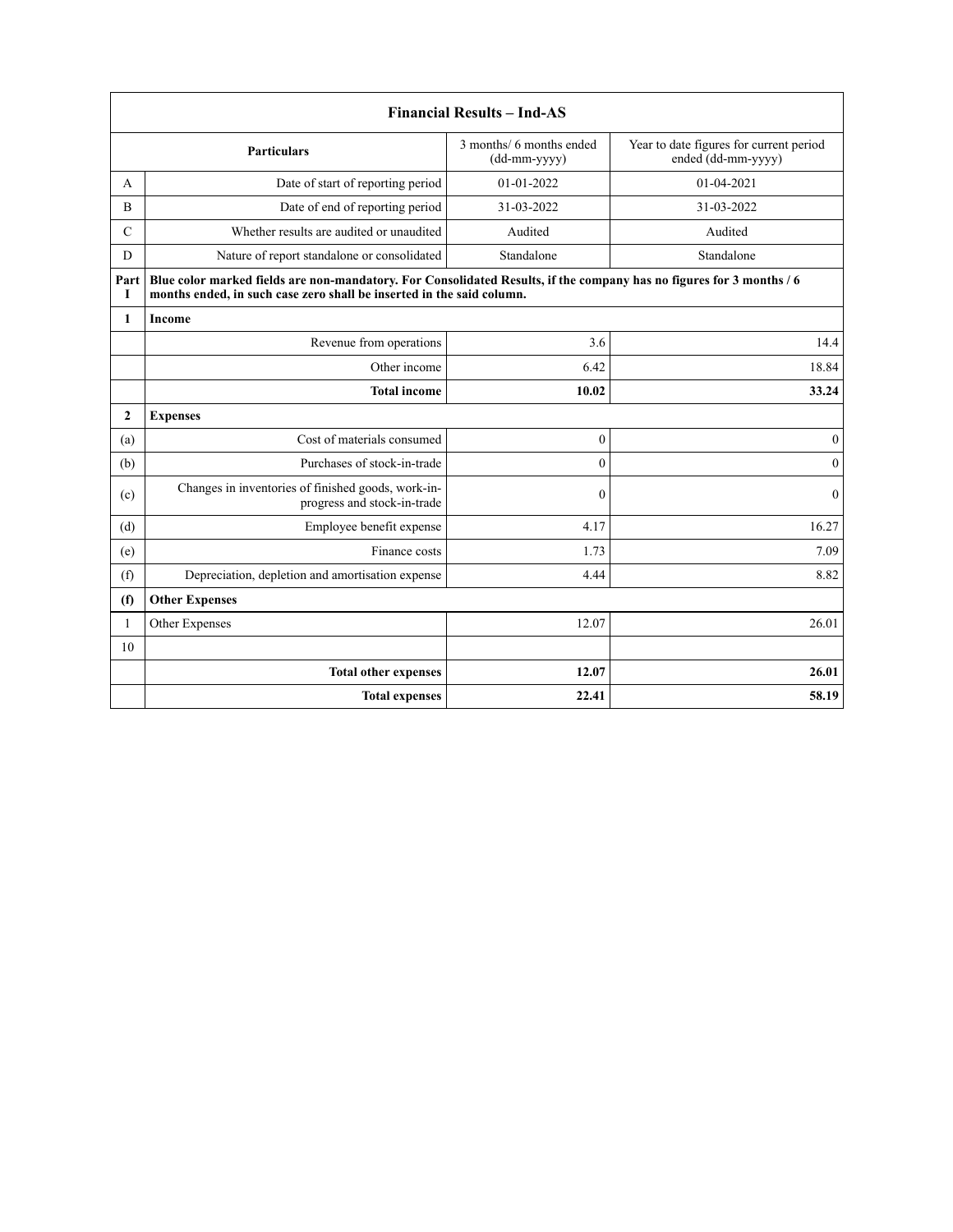|           | <b>Financial Results - Ind-AS</b>                                                                                                                                                             |                                          |                                                               |  |  |
|-----------|-----------------------------------------------------------------------------------------------------------------------------------------------------------------------------------------------|------------------------------------------|---------------------------------------------------------------|--|--|
|           | Particulars                                                                                                                                                                                   | 3 months/ 6 months<br>ended (dd-mm-yyyy) | Year to date figures for current<br>period ended (dd-mm-yyyy) |  |  |
| A         | Date of start of reporting period                                                                                                                                                             | 01-01-2022                               | 01-04-2021                                                    |  |  |
| B         | Date of end of reporting period                                                                                                                                                               | 31-03-2022                               | 31-03-2022                                                    |  |  |
| C         | Whether results are audited or unaudited                                                                                                                                                      | Audited                                  | Audited                                                       |  |  |
| D         | Nature of report standalone or consolidated                                                                                                                                                   | Standalone                               | Standalone                                                    |  |  |
| Part<br>T | Blue color marked fields are non-mandatory. For Consolidated Results, if the company has no figures for 3 months / 6<br>months ended, in such case zero shall be inserted in the said column. |                                          |                                                               |  |  |
| 3         | Total profit before exceptional items and tax                                                                                                                                                 | $-12.39$                                 | $-24.95$                                                      |  |  |
| 4         | Exceptional items                                                                                                                                                                             | 258.21                                   | 258.21                                                        |  |  |
| 5         | Total profit before tax                                                                                                                                                                       | 245.82                                   | 233.26                                                        |  |  |
| 7         | <b>Tax expense</b>                                                                                                                                                                            |                                          |                                                               |  |  |
| 8         | Current tax                                                                                                                                                                                   | $\boldsymbol{0}$                         | $\boldsymbol{0}$                                              |  |  |
| 9         | Deferred tax                                                                                                                                                                                  | $\theta$                                 | $\mathbf{0}$                                                  |  |  |
| 10        | <b>Total tax expenses</b>                                                                                                                                                                     | $\theta$                                 | $\mathbf{0}$                                                  |  |  |
| 11        | Net movement in regulatory deferral account balances related to<br>profit or loss and the related deferred tax movement                                                                       | $\theta$                                 | $\theta$                                                      |  |  |
| 14        | Net Profit Loss for the period from continuing operations                                                                                                                                     | 245.82                                   | 233.26                                                        |  |  |
| 15        | Profit (loss) from discontinued operations before tax                                                                                                                                         | $\mathbf{0}$                             | $\mathbf{0}$                                                  |  |  |
| 16        | Tax expense of discontinued operations                                                                                                                                                        | $\theta$                                 | $\mathbf{0}$                                                  |  |  |
| 17        | Net profit (loss) from discontinued operation after tax                                                                                                                                       | $\theta$                                 | $\theta$                                                      |  |  |
| 19        | Share of profit (loss) of associates and joint ventures accounted for<br>using equity method                                                                                                  | 0                                        | $\Omega$                                                      |  |  |
| 21        | Total profit (loss) for period                                                                                                                                                                | 245.82                                   | 233.26                                                        |  |  |
| 22        | Other comprehensive income net of taxes                                                                                                                                                       | $\theta$                                 | $\mathbf{0}$                                                  |  |  |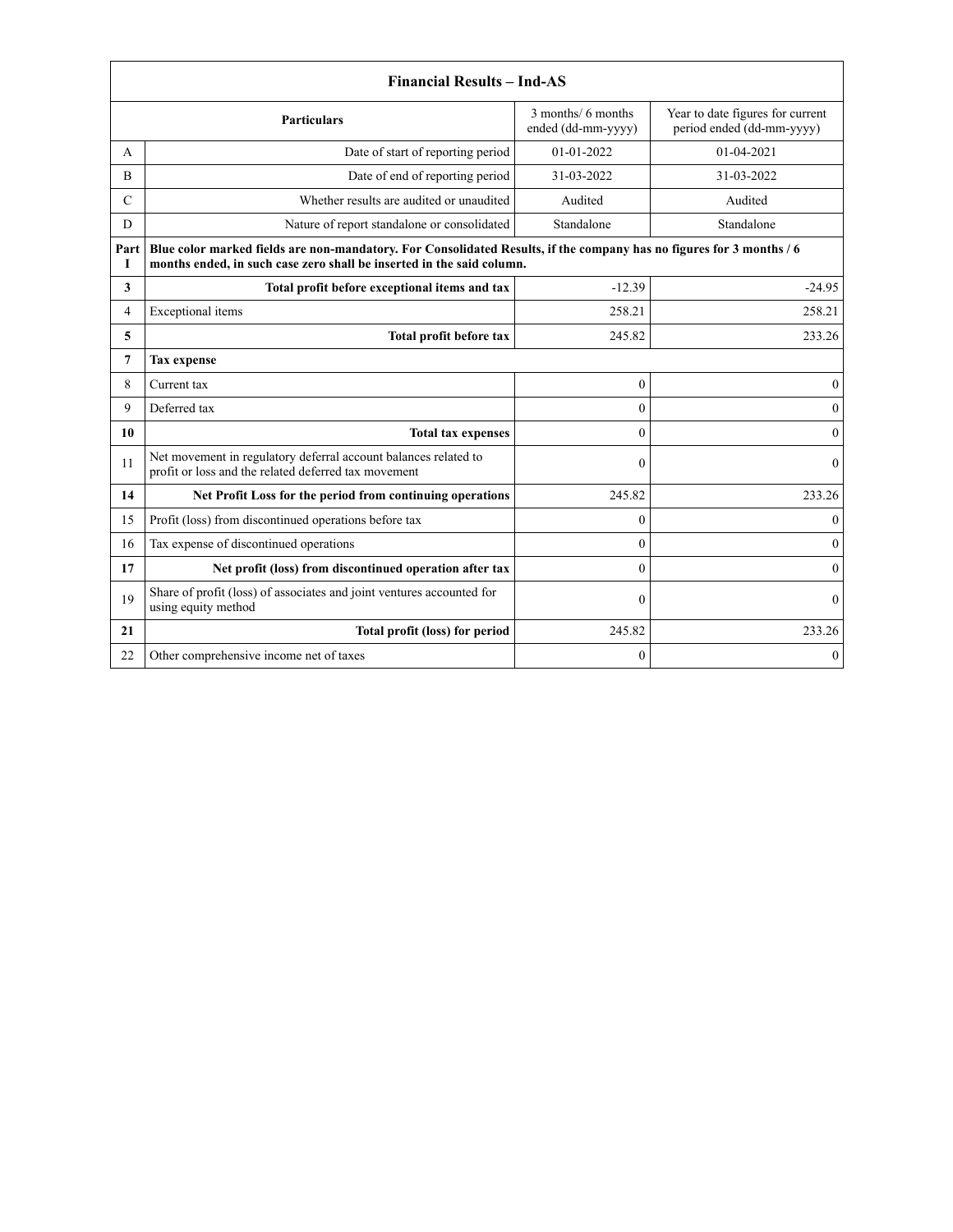|           | <b>Financial Results - Ind-AS</b>                                                                                                                                                             |                                          |                                                               |  |  |
|-----------|-----------------------------------------------------------------------------------------------------------------------------------------------------------------------------------------------|------------------------------------------|---------------------------------------------------------------|--|--|
|           | Particulars                                                                                                                                                                                   | 3 months/ 6 months ended<br>(dd-mm-yyyy) | Year to date figures for current period<br>ended (dd-mm-yyyy) |  |  |
| А         | Date of start of reporting period                                                                                                                                                             | 01-01-2022                               | 01-04-2021                                                    |  |  |
| В         | Date of end of reporting period                                                                                                                                                               | 31-03-2022                               | 31-03-2022                                                    |  |  |
| C         | Whether results are audited or unaudited                                                                                                                                                      | Audited                                  | Audited                                                       |  |  |
| D         | Nature of report standalone or consolidated                                                                                                                                                   | Standalone                               | Standalone                                                    |  |  |
| Part<br>1 | Blue color marked fields are non-mandatory. For Consolidated Results, if the company has no figures for 3 months / 6<br>months ended, in such case zero shall be inserted in the said column. |                                          |                                                               |  |  |
| 23        | <b>Total Comprehensive Income for the period</b>                                                                                                                                              | 245.82                                   | 233.26                                                        |  |  |
| 24        | Total profit or loss, attributable to                                                                                                                                                         |                                          |                                                               |  |  |
|           | Profit or loss, attributable to owners of parent                                                                                                                                              |                                          |                                                               |  |  |
|           | Total profit or loss, attributable to non-controlling interests                                                                                                                               |                                          |                                                               |  |  |
| 25        | Total Comprehensive income for the period attributable to                                                                                                                                     |                                          |                                                               |  |  |
|           | Comprehensive income for the period attributable to owners of<br>parent                                                                                                                       | $\boldsymbol{0}$                         | 0                                                             |  |  |
|           | Total comprehensive income for the period attributable to<br>owners of parent non-controlling interests                                                                                       | $\theta$                                 | $\mathbf{0}$                                                  |  |  |
| 26        | Details of equity share capital                                                                                                                                                               |                                          |                                                               |  |  |
|           | Paid-up equity share capital                                                                                                                                                                  | 1165                                     | 1165                                                          |  |  |
|           | Face value of equity share capital                                                                                                                                                            | 10                                       | 10                                                            |  |  |
| 27        | <b>Details of debt securities</b>                                                                                                                                                             |                                          |                                                               |  |  |
| 28        | Reserves excluding revaluation reserve                                                                                                                                                        |                                          | $\boldsymbol{0}$                                              |  |  |
| 29        | <b>Earnings per share</b>                                                                                                                                                                     |                                          |                                                               |  |  |
| i         | Earnings per equity share for continuing operations                                                                                                                                           |                                          |                                                               |  |  |
|           | Basic earnings (loss) per share from continuing operations                                                                                                                                    | 2.11                                     | 2                                                             |  |  |
|           | Diluted earnings (loss) per share from continuing operations                                                                                                                                  | 2.11                                     | $\overline{c}$                                                |  |  |
| ii        | Earnings per equity share for discontinued operations                                                                                                                                         |                                          |                                                               |  |  |
|           | Basic earnings (loss) per share from discontinued operations                                                                                                                                  | $\boldsymbol{0}$                         | $\boldsymbol{0}$                                              |  |  |
|           | Diluted earnings (loss) per share from discontinued operations                                                                                                                                | $\mathbf{0}$                             | $\overline{0}$                                                |  |  |
| ii.       | Earnings per equity share                                                                                                                                                                     |                                          |                                                               |  |  |
|           | Basic earnings (loss) per share from continuing and<br>discontinued operations                                                                                                                | 2.11                                     | 2                                                             |  |  |
|           | Diluted earnings (loss) per share from continuing and<br>discontinued operations                                                                                                              | 2.11                                     | 2                                                             |  |  |
| 30        | Debt equity ratio                                                                                                                                                                             | $\boldsymbol{0}$                         | $\mathbf{0}$                                                  |  |  |
| 31        | Debt service coverage ratio                                                                                                                                                                   | $\boldsymbol{0}$                         | $\mathbf{0}$                                                  |  |  |
| 32        | Interest service coverage ratio                                                                                                                                                               | $\overline{0}$                           | $\boldsymbol{0}$                                              |  |  |
| 33        | Disclosure of notes on financial results                                                                                                                                                      |                                          |                                                               |  |  |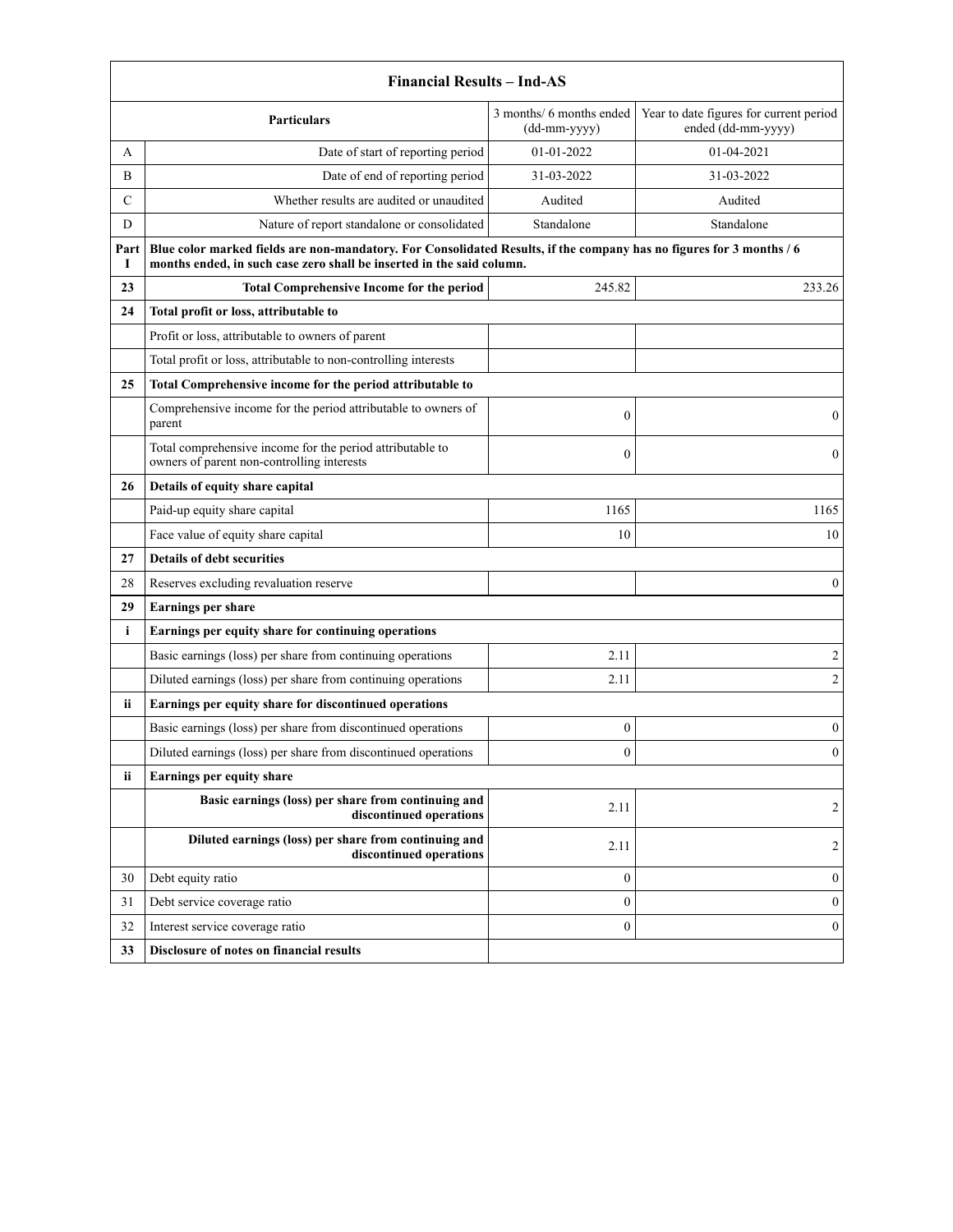|              | <b>Statement of Asset and Liabilities</b>         |                                 |  |  |
|--------------|---------------------------------------------------|---------------------------------|--|--|
|              | Particulars                                       | Current year ended (dd-mm-yyyy) |  |  |
|              | Date of start of reporting period                 | 01-04-2021                      |  |  |
|              | Date of end of reporting period                   | 31-03-2022                      |  |  |
|              | Whether results are audited or unaudited          | Audited                         |  |  |
|              | Nature of report standalone or consolidated       | Standalone                      |  |  |
|              | <b>Assets</b>                                     |                                 |  |  |
| 1            | <b>Non-current assets</b>                         |                                 |  |  |
|              | Property, plant and equipment                     | 0.02                            |  |  |
|              | Capital work-in-progress                          | $\bf{0}$                        |  |  |
|              | Investment property                               | $\boldsymbol{0}$                |  |  |
|              | Goodwill                                          | $\boldsymbol{0}$                |  |  |
|              | Other intangible assets                           | $\boldsymbol{0}$                |  |  |
|              | Intangible assets under development               | $\boldsymbol{0}$                |  |  |
|              | Biological assets other than bearer plants        | $\boldsymbol{0}$                |  |  |
|              | Investments accounted for using equity method     | $\boldsymbol{0}$                |  |  |
|              | <b>Non-current financial assets</b>               |                                 |  |  |
|              | Non-current investments                           | $\bf{0}$                        |  |  |
|              | Trade receivables, non-current                    | $\boldsymbol{0}$                |  |  |
|              | Loans, non-current                                | $\boldsymbol{0}$                |  |  |
|              | Other non-current financial assets                | $\boldsymbol{0}$                |  |  |
|              | Total non-current financial assets                | $\bf{0}$                        |  |  |
|              | Deferred tax assets (net)                         | $\mathbf{0}$                    |  |  |
|              | Other non-current assets                          | 2.719                           |  |  |
|              | <b>Total non-current assets</b>                   | 2.739                           |  |  |
| $\mathbf{2}$ | <b>Current assets</b>                             |                                 |  |  |
|              | <b>Inventories</b>                                | $\mathbf{0}$                    |  |  |
|              | <b>Current financial asset</b>                    |                                 |  |  |
|              | Current investments                               | $\mathbf{0}$                    |  |  |
|              | Trade receivables, current                        | 10.266                          |  |  |
|              | Cash and cash equivalents                         | 0.369                           |  |  |
|              | Bank balance other than cash and cash equivalents | $\mathbf{0}$                    |  |  |
|              | Loans, current                                    | $\mathbf{0}$                    |  |  |
|              | Other current financial assets                    | $\mathbf{0}$                    |  |  |
|              | <b>Total current financial assets</b>             | 10.635                          |  |  |
|              | Current tax assets (net)                          | 1.773                           |  |  |
|              | Other current assets                              | 0.603                           |  |  |
|              | <b>Total current assets</b>                       | 13.011                          |  |  |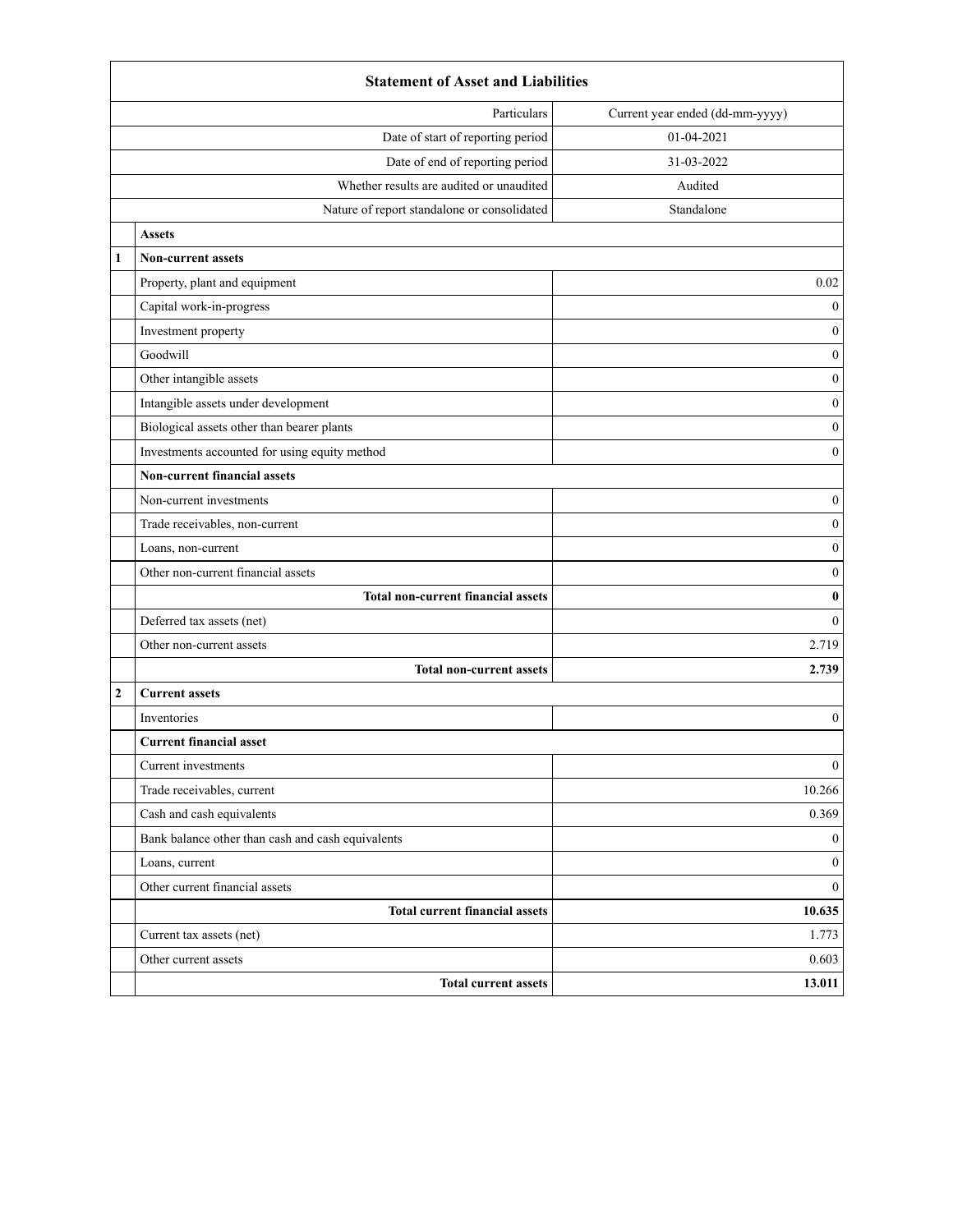|                                                | <b>Statement of Asset and Liabilities</b>                                                 |                                 |  |  |  |
|------------------------------------------------|-------------------------------------------------------------------------------------------|---------------------------------|--|--|--|
|                                                | Particulars                                                                               | Current year ended (dd-mm-yyyy) |  |  |  |
|                                                | Date of start of reporting period                                                         | 01-04-2021                      |  |  |  |
|                                                | Date of end of reporting period                                                           | 31-03-2022                      |  |  |  |
|                                                | Whether results are audited or unaudited                                                  | Audited                         |  |  |  |
|                                                | Nature of report standalone or consolidated                                               | Standalone                      |  |  |  |
| 3                                              | Non-current assets classified as held for sale                                            | 0.568                           |  |  |  |
| 4                                              | Regulatory deferral account debit balances and related deferred tax Assets                |                                 |  |  |  |
|                                                | <b>Total assets</b>                                                                       | 16.318                          |  |  |  |
|                                                | <b>Equity and liabilities</b>                                                             |                                 |  |  |  |
|                                                | <b>Equity</b>                                                                             |                                 |  |  |  |
|                                                | Equity attributable to owners of parent                                                   |                                 |  |  |  |
|                                                | Equity share capital                                                                      | 1165                            |  |  |  |
|                                                | Other equity                                                                              | $-1456.992$                     |  |  |  |
|                                                | Total equity attributable to owners of parent                                             | -291.992                        |  |  |  |
|                                                | Non controlling interest                                                                  |                                 |  |  |  |
|                                                | <b>Total equity</b>                                                                       | $-291.992$                      |  |  |  |
|                                                | <b>Liabilities</b>                                                                        |                                 |  |  |  |
|                                                | <b>Non-current liabilities</b>                                                            |                                 |  |  |  |
|                                                | <b>Non-current financial liabilities</b>                                                  |                                 |  |  |  |
|                                                | Borrowings, non-current                                                                   | $\bf{0}$                        |  |  |  |
|                                                | Trade payables, non-current                                                               | $\boldsymbol{0}$                |  |  |  |
|                                                | Other non-current financial liabilities                                                   | $\boldsymbol{0}$                |  |  |  |
| <b>Total non-current financial liabilities</b> |                                                                                           |                                 |  |  |  |
| Provisions, non-current                        |                                                                                           | 2.502                           |  |  |  |
|                                                | Deferred tax liabilities (net)                                                            | $\boldsymbol{0}$                |  |  |  |
|                                                | Deferred government grants, Non-current                                                   | $\mathbf{0}$                    |  |  |  |
| Other non-current liabilities                  |                                                                                           |                                 |  |  |  |
| Total non-current liabilities                  |                                                                                           |                                 |  |  |  |
|                                                | <b>Current liabilities</b>                                                                |                                 |  |  |  |
|                                                | <b>Current financial liabilities</b>                                                      |                                 |  |  |  |
|                                                | Borrowings, current                                                                       | 295.273                         |  |  |  |
|                                                | Trade payables, current                                                                   | 2.512                           |  |  |  |
|                                                | Other current financial liabilities                                                       | $\Omega$                        |  |  |  |
|                                                | <b>Total current financial liabilities</b>                                                | 297.785                         |  |  |  |
|                                                | Other current liabilities                                                                 | 7.918                           |  |  |  |
|                                                | Provisions, current                                                                       | 0.105                           |  |  |  |
|                                                | Current tax liabilities (Net)                                                             |                                 |  |  |  |
|                                                | Deferred government grants, Current                                                       |                                 |  |  |  |
|                                                | <b>Total current liabilities</b>                                                          | 305.808                         |  |  |  |
| 3                                              | Liabilities directly associated with assets in disposal group classified as held for sale | $\Omega$                        |  |  |  |
| 4                                              | Regulatory deferral account credit balances and related deferred tax liability            | $\theta$                        |  |  |  |
|                                                | <b>Total liabilities</b>                                                                  | 308.31                          |  |  |  |
|                                                | <b>Total equity and liabilites</b>                                                        | 16.3180000000001                |  |  |  |
|                                                | Disclosure of notes on assets and liabilities                                             |                                 |  |  |  |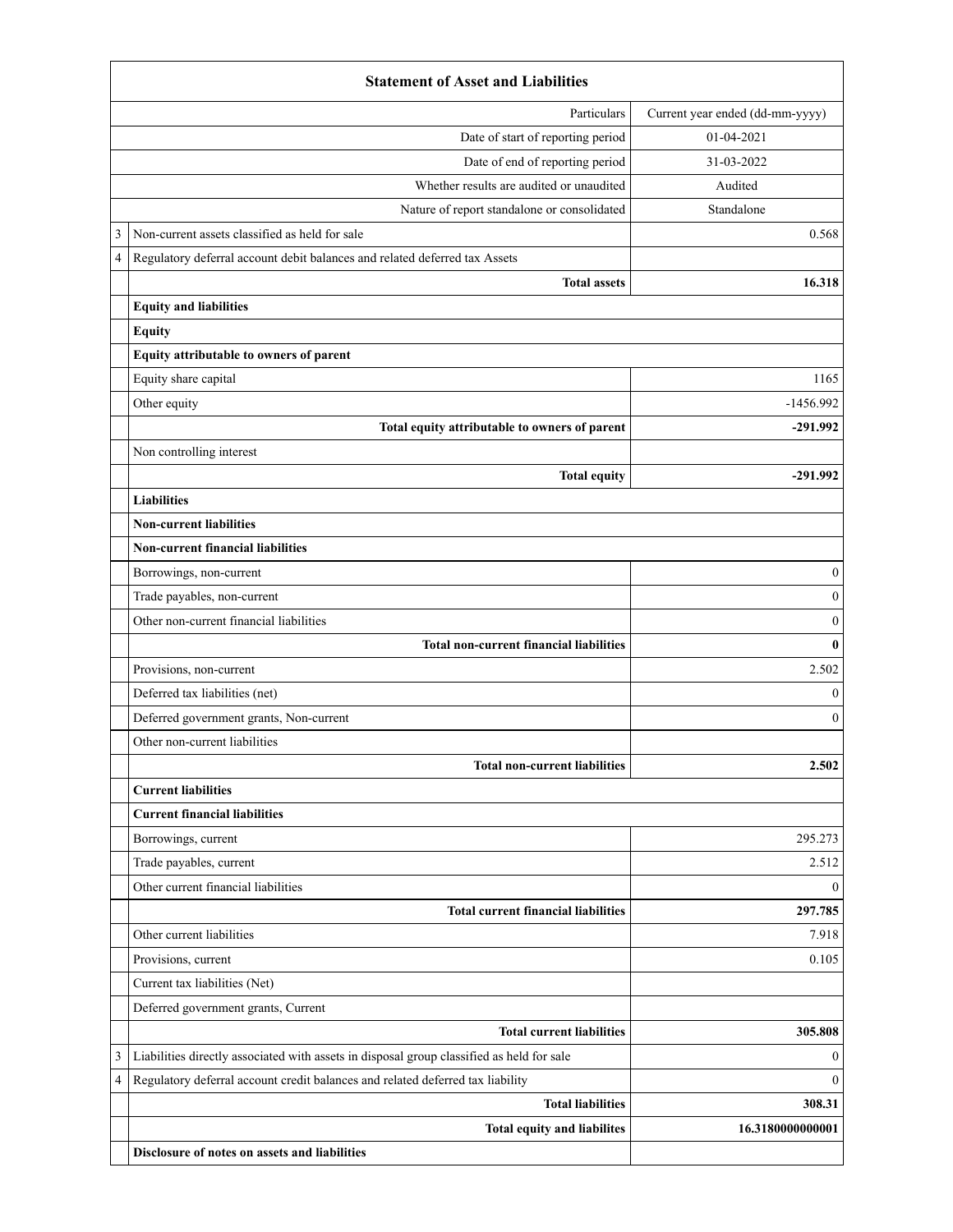|                                                                     | <b>Particulars</b>                                                     | 3 months/ 6 month ended (dd- | Year to date figures for current period ended (dd- |
|---------------------------------------------------------------------|------------------------------------------------------------------------|------------------------------|----------------------------------------------------|
|                                                                     |                                                                        | mm-yyyy)                     | mm-yyyy)                                           |
|                                                                     | Date of start of reporting period                                      | 01-01-2022                   | 01-04-2021                                         |
|                                                                     | Date of end of reporting period                                        | 31-03-2022                   | 31-03-2022                                         |
|                                                                     | Whether accounts are audited or unaudited                              | Audited                      | Audited                                            |
|                                                                     | Nature of report standalone or consolidated                            | Standalone                   | Standalone                                         |
| 1                                                                   | <b>Segment Revenue (Income)</b>                                        |                              |                                                    |
|                                                                     | (net sale/income from each segment should be disclosed)                |                              |                                                    |
|                                                                     | <b>Total Segment Revenue</b>                                           |                              |                                                    |
|                                                                     | Less: Inter segment revenue                                            |                              |                                                    |
|                                                                     | <b>Revenue from operations</b>                                         |                              |                                                    |
| $\mathbf{2}$                                                        | <b>Segment Result</b>                                                  |                              |                                                    |
| Profit $(+)$ / Loss $(-)$ before tax and interest from each segment |                                                                        |                              |                                                    |
|                                                                     | <b>Total Profit before tax</b>                                         |                              |                                                    |
|                                                                     | <i>i. Finance cost</i>                                                 |                              |                                                    |
|                                                                     | ii. Other Unallocable Expenditure net off<br><b>Unallocable income</b> |                              |                                                    |
|                                                                     | <b>Profit before tax</b>                                               |                              |                                                    |
| 3                                                                   | (Segment Asset - Segment Liabilities)                                  |                              |                                                    |
|                                                                     | <b>Segment Asset</b>                                                   |                              |                                                    |
|                                                                     | <b>Total Segment Asset</b>                                             |                              |                                                    |
|                                                                     | <b>Un-allocable Assets</b>                                             |                              |                                                    |
|                                                                     | <b>Net Segment Asset</b>                                               |                              |                                                    |
| 4                                                                   | <b>Segment Liabilities</b>                                             |                              |                                                    |
|                                                                     | <b>Segment Liabilities</b>                                             |                              |                                                    |
|                                                                     | <b>Total Segment Liabilities</b>                                       |                              |                                                    |
|                                                                     | <b>Un-allocable Liabilities</b>                                        |                              |                                                    |
|                                                                     | <b>Net Segment Liabilities</b>                                         |                              |                                                    |
|                                                                     | Disclosure of notes on segments                                        |                              |                                                    |
|                                                                     |                                                                        |                              |                                                    |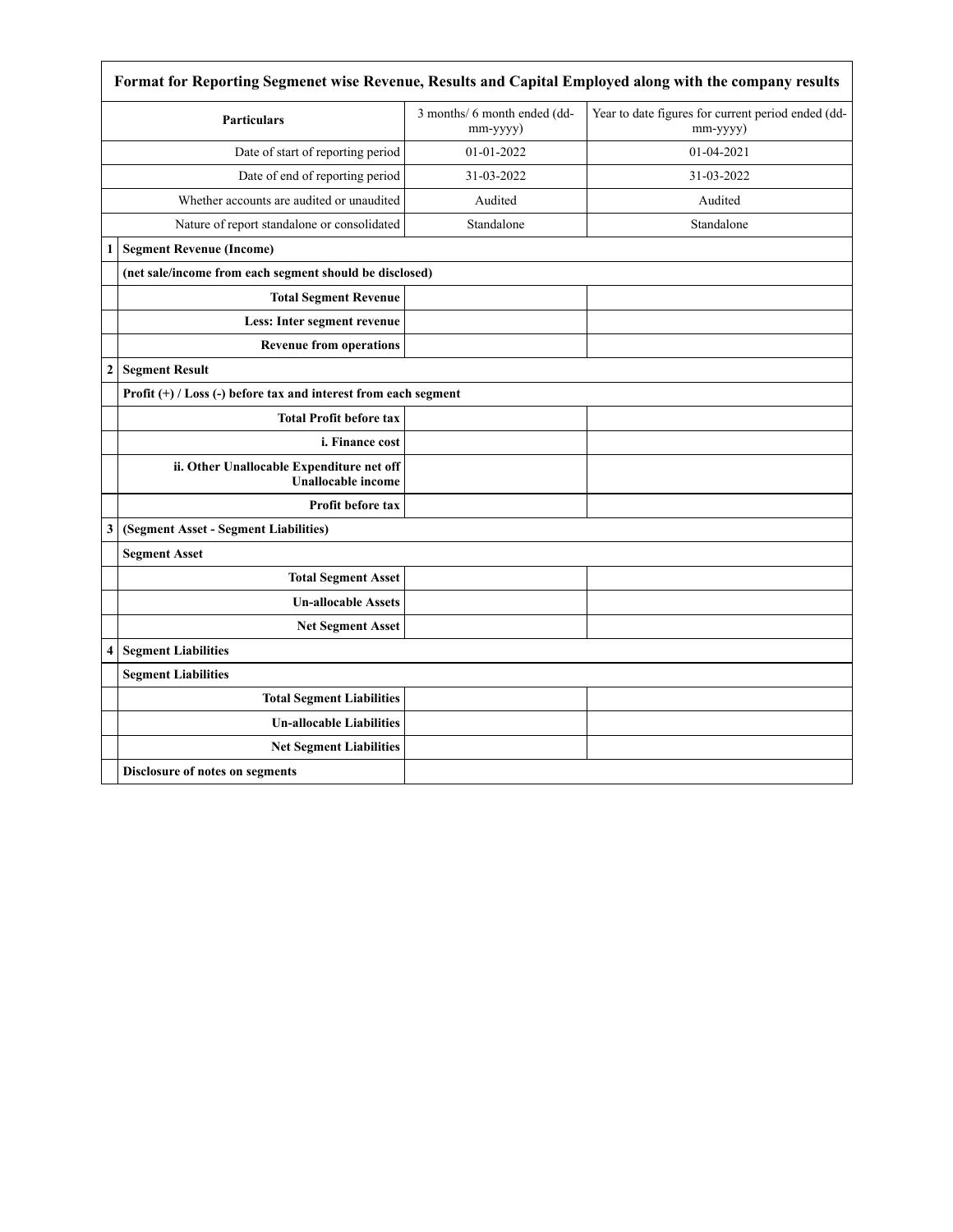|            | Particulars                                                                                                | Year ended (dd-mm-<br>yyyy) |
|------------|------------------------------------------------------------------------------------------------------------|-----------------------------|
| A          | Date of start of reporting period                                                                          | 01-04-2021                  |
| B          | Date of end of reporting period                                                                            | 31-03-2022                  |
| C          | Whether results are audited or unaudited                                                                   | Audited                     |
| D          | Nature of report standalone or consolidated                                                                | Standalone                  |
| Part<br>Ι. | Blue color marked fields are non-mandatory.                                                                |                             |
|            | <b>Statement of cash flows</b>                                                                             |                             |
|            | Cash flows from used in operating activities                                                               |                             |
|            | Profit before tax                                                                                          | 233.26                      |
|            | Adjustments for reconcile profit (loss)                                                                    |                             |
|            | Adjustments for finance costs                                                                              |                             |
|            | Adjustments for decrease (increase) in inventories                                                         |                             |
|            | Adjustments for decrease (increase) in trade receivables, current                                          |                             |
|            | Adjustments for decrease (increase) in trade receivables, non-current                                      |                             |
|            | Adjustments for decrease (increase) in other current assets                                                |                             |
|            | Adjustments for decrease (increase) in other non-current assets                                            | $-258.21$                   |
|            | Adjustments for other financial assets, non-current                                                        |                             |
|            | Adjustments for other financial assets, current                                                            |                             |
|            | Adjustments for other bank balances                                                                        |                             |
|            | Adjustments for increase (decrease) in trade payables, current                                             |                             |
|            | Adjustments for increase (decrease) in trade payables, non-current                                         |                             |
|            | Adjustments for increase (decrease) in other current liabilities                                           |                             |
|            | Adjustments for increase (decrease) in other non-current liabilities                                       |                             |
|            | Adjustments for depreciation and amortisation expense                                                      |                             |
|            | Adjustments for impairment loss reversal of impairment loss recognised in profit or loss                   |                             |
|            | Adjustments for provisions, current                                                                        |                             |
|            | Adjustments for provisions, non-current                                                                    |                             |
|            | Adjustments for other financial liabilities, current                                                       |                             |
|            | Adjustments for other financial liabilities, non-current                                                   |                             |
|            | Adjustments for unrealised foreign exchange losses gains                                                   |                             |
|            | Adjustments for dividend income                                                                            |                             |
|            | Adjustments for interest income                                                                            |                             |
|            | Adjustments for share-based payments                                                                       |                             |
|            | Adjustments for fair value losses (gains)                                                                  |                             |
|            | Adjustments for undistributed profits of associates                                                        |                             |
|            | Other adjustments for which cash effects are investing or financing cash flow                              |                             |
|            | Other adjustments to reconcile profit (loss)                                                               |                             |
|            | Other adjustments for non-cash items                                                                       |                             |
|            | Share of profit and loss from partnership firm or association of persons or limited liability partnerships |                             |
|            | Total adjustments for reconcile profit (loss)                                                              | $-280.26$                   |
|            | Net cash flows from (used in) operations                                                                   |                             |
|            | Dividends received                                                                                         |                             |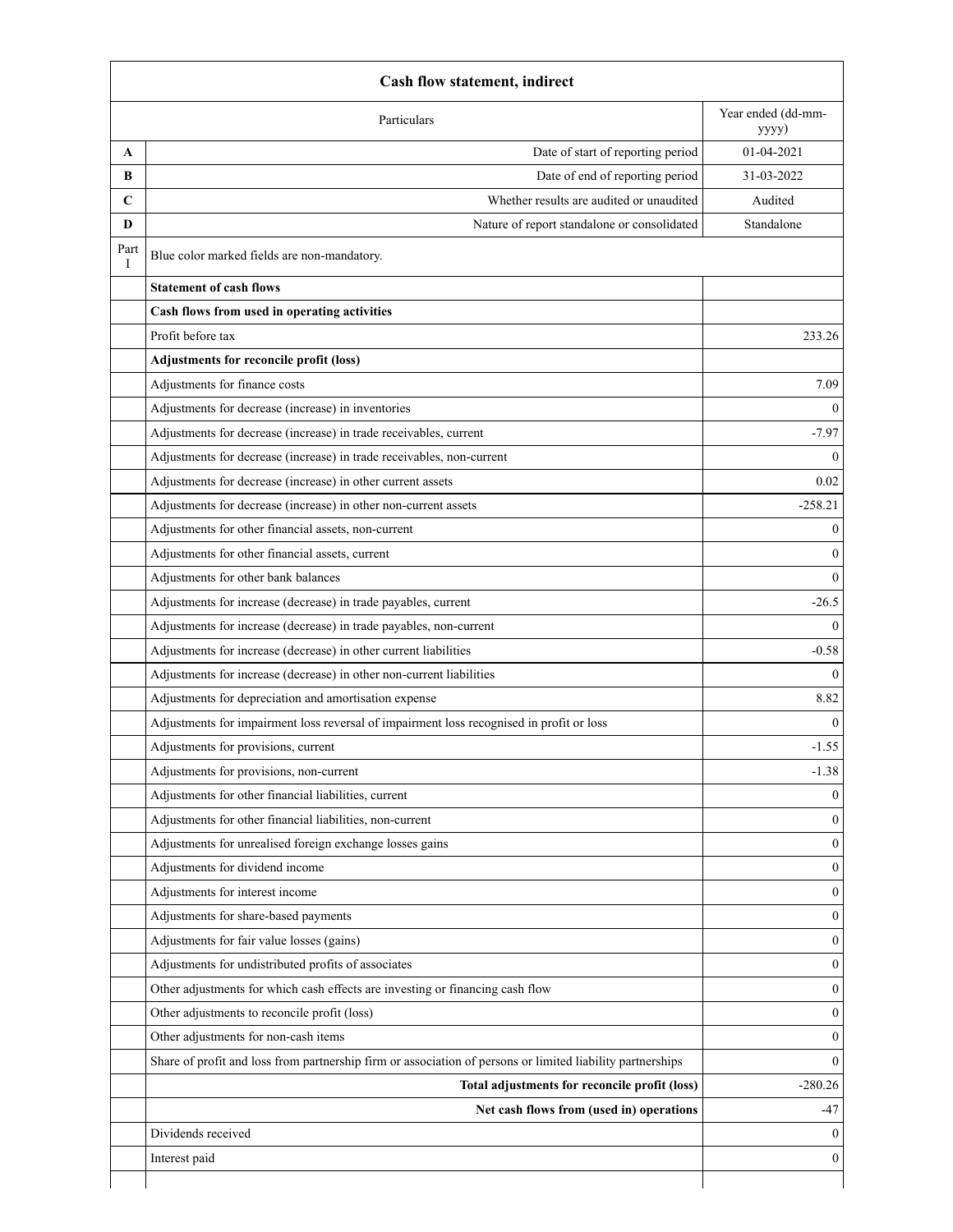| Income taxes paid (refund)                                                                                     | $-1.34$  |
|----------------------------------------------------------------------------------------------------------------|----------|
| Other inflows (outflows) of cash                                                                               | 0        |
| Net cash flows from (used in) operating activities                                                             | $-45.66$ |
| Cash flows from used in investing activities                                                                   |          |
| Cash flows from losing control of subsidiaries or other businesses                                             | $_{0}$   |
| Cash flows used in obtaining control of subsidiaries or other businesses                                       | O        |
| Other cash receipts from sales of equity or debt instruments of other entities                                 |          |
| Other cash payments to acquire equity or debt instruments of other entities                                    | 0        |
| Other cash receipts from sales of interests in joint ventures                                                  | $_{0}$   |
| Other cash payments to acquire interests in joint ventures                                                     | 0        |
| Cash receipts from share of profits of partnership firm or association of persons or limited liability         |          |
| partnerships                                                                                                   | 0        |
| Cash payment for investment in partnership firm or association of persons or limited liability<br>partnerships | 0        |
| Proceeds from sales of property, plant and equipment                                                           | $_{0}$   |
| Purchase of property, plant and equipment                                                                      | 0        |
| Proceeds from sales of investment property                                                                     |          |
| Purchase of investment property                                                                                | 0        |
| Proceeds from sales of intangible assets                                                                       |          |
| Purchase of intangible assets                                                                                  | 0        |
| Proceeds from sales of intangible assets under development                                                     | 0        |
| Purchase of intangible assets under development                                                                | 0        |
| Proceeds from sales of goodwill                                                                                | 0        |
| Purchase of goodwill                                                                                           |          |
| Proceeds from biological assets other than bearer plants                                                       | 0        |
| Purchase of biological assets other than bearer plants                                                         | 0        |
| Proceeds from government grants                                                                                | 0        |
| Proceeds from sales of other long-term assets                                                                  | 337      |
| Purchase of other long-term assets                                                                             | $\theta$ |
| Cash advances and loans made to other parties                                                                  | 0        |
| Cash receipts from repayment of advances and loans made to other parties                                       | 0        |
| Cash payments for future contracts, forward contracts, option contracts and swap contracts                     | 0        |
| Cash receipts from future contracts, forward contracts, option contracts and swap contracts                    | 0        |
| Dividends received                                                                                             | 0        |
| Interest received                                                                                              | 0        |
| Income taxes paid (refund)                                                                                     | 0        |
| Other inflows (outflows) of cash                                                                               | $_{0}$   |
| Net cash flows from (used in) investing activities                                                             | 337      |
| Cash flows from used in financing activities                                                                   |          |
| Proceeds from changes in ownership interests in subsidiaries                                                   | 0        |
| Payments from changes in ownership interests in subsidiaries                                                   |          |
| Proceeds from issuing shares                                                                                   | 0        |
| Proceeds from issuing other equity instruments                                                                 | 0        |
| Payments to acquire or redeem entity's shares                                                                  | 0        |
| Payments of other equity instruments                                                                           | 0        |
| Proceeds from exercise of stock options                                                                        | 0        |
| Proceeds from issuing debentures notes bonds etc                                                               | 0        |